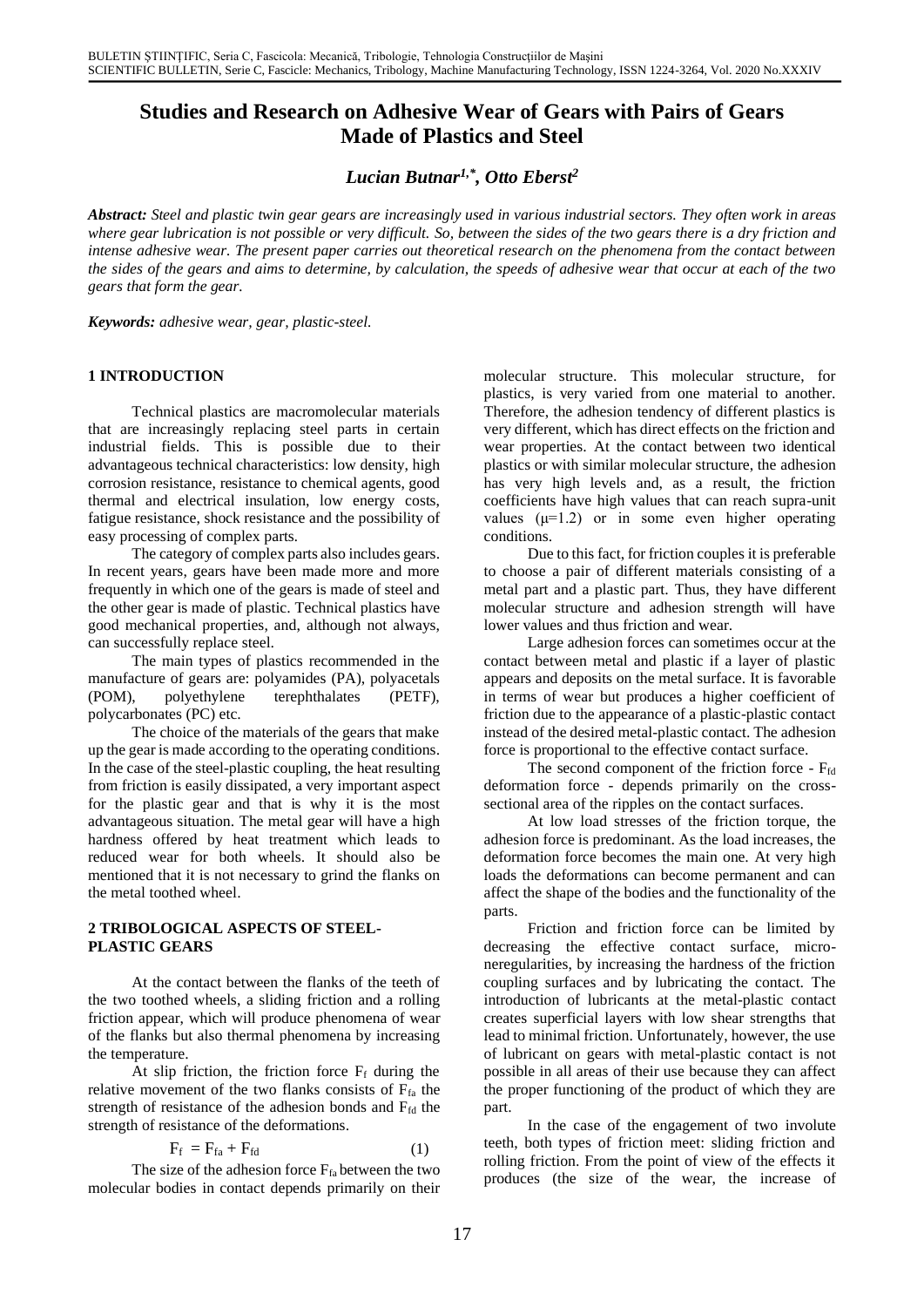temperature, etc.), the sliding friction is the one that predominates in relation to the rolling friction.

# **3 ADHESIVE WEAR AT GEARS WITH A PLASTIC TOOTH WHEEL**

Wear that inevitably occurs as a result of the friction process is a complex physico-chemical process that cannot be described by general laws. Therefore, in practice, wear is described by simple processes that can be modeled mathematically. Thus, we distinguish:

- adhesive wear;
- abrasive wear;
- wear of fatigue;
- oxidation wear corrosion;
- fretting wear;
- erosion wear;
- cavitation wear etc.

The adhesive wear is caused by the adhesive connections that appear at the contact surface between the bodies: the atomic and molecular bonds at the contact surface break, there is also a transfer of material in the form of microparticles that detach from those bodies.

Materials with similar crystalline structure (two identical pure metals in contact) tend to form strong adhesive connections, which can lead to rapid wear and premature destruction of the contact surface. Therefore, such situations should be avoided, recommending the choice of pairs of materials with different structures such as: cast iron steel, bronze steel, plastic steel, etc. The adhesion tendency of the metal can be significantly reduced by alloying or by heat treatments applied to the metal toothed wheel.

According to Archard's theory, the adhesive wear  $W<sub>v</sub>$  can be calculated with the relation below, if the wear coefficient k is known

$$
W_{v} = k \cdot A_{t} \cdot L_{s} = k \cdot \frac{F_{N}}{HB} \cdot L_{s} \text{ [mm}^{3} \text{]} \tag{2}
$$

where:

 $A_t$  is the real contact surface;

 $L<sub>s</sub>$  - the length of the friction space;

- $F_N$  normal (perpendicular) load;
- HB hardness of the material subject to wear.

The wear coefficient k depends on the pair of materials, the type of lubrication, the operating parameters and the interaction of the environment.

In practice, the oxide layer, the absorbed gas and the hardened layer at the contact surface lead to the decrease of the adhesion tendency. Adhesion can also be prevented or attenuated by lubrication, when this is possible in the operation of the gear.

Lubricants that contain polar molecules are absorbed on the metal surface and lead to a decrease in friction and wear.

In the case of heavy loads, excessive wear can be avoided by creating artificial layers (sulfites, phosphites, chlorites). These artificially created layers are usually more effective than oxide layers. But they can not completely prevent the wear process but greatly reduce the adhesion component of wear.

The most effective way to reduce friction and wear is to lubricate the surfaces in contact in all cases where this is possible. The purpose of lubrication is to reduce the friction and wear of the surfaces in contact, to prevent the premature destruction of these surfaces, to increase the permissible load, their service life and reliability.

In practice, lubrication is found only during assembly, periodic lubrication and continuous lubrication. The lubricant, which can be liquid (oil), thick (vaseline) or solid (powder) reaches the lubrication site using lubrication devices. There are practical situations in which lubrication cannot be done, namely:

- − lubricant is not available;
- − the lubricant pollutes the environment;
- − the environment prevents obtaining the lubrication effect (for example extreme temperatures, food industry);
- − lubrication cannot be done economically.

In such situations, the correct choice of the material coupling has a particular importance for obtaining a proper reliability.

## **4 USE OF GEARS WITH PLASTIC TOOTHED WHEELS**

Due to its advantages, plastic toothed wheels are used in various branches of industry and especially where noise removal, vibration damping, abrasion resistance, corrosion resistance, etc. are required.

In the textile industry, plastic toothed wheels are used in spinning, twisting, winding, debugging, automatic weaving machines, washing and dyeing machines.

The special advantage of these toothed wheels, used in the textile industry, is that since they do not require lubrication, the lubrication of threads and fabrics is eliminated with lubricants.

Plastic toothed wheels are also used in the construction of agricultural machines but only for low transmission loads. These toothed wheels behave particularly well in the environment with dust and vibrations from the machines, even in conditions where their lubrication is not done regularly.

In the food and pharmaceutical industry, the advantage of plastic toothed wheels is that they can function without lubrication and that in the fog they can come into direct contact with food or medicine. In such situations plastics are used that are physiologically inert.

Plastic gears are also used in the chemical industry (many plastics are resistant to acids or bases), in construction (in various mechanisms), in the wood industry, as well as in maintenance, repair or modernization of existing equipment.

In recent years there has been a favorable evolution of the price of plastics in relation to that of metallic materials (steel, bronze, copper, etc.), which leads to the extension of their use to more and more technical applications.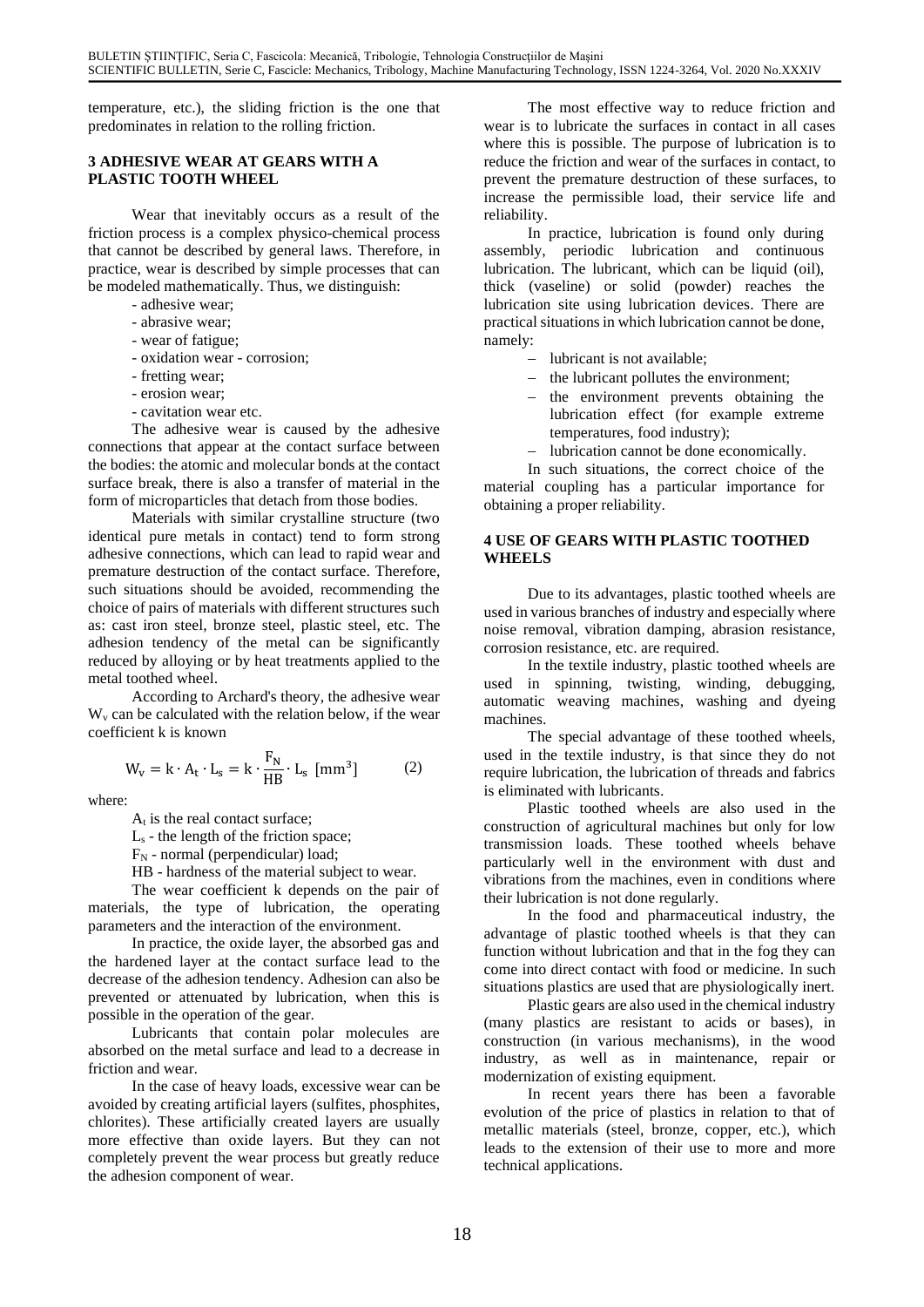### **5 SPEED OF ADHESIVE WEARING OF GEARS WITH PASTIC MATERIALS AND STEEL**

Given that there is no lubrication during the operation of a gear (a common situation with gears with plastic and steel gears), the wear of the flanges of the teeth usually limits the operation of the gear.

For the calculation of the thickness of the layer of used material by worn adhesion, the relation can be used:

$$
h_{uz} = 0.0375 \cdot t_h \cdot n_1 / \rho_2 / u - \rho_2 /
$$
  
\n
$$
(F_n \theta_\rho)^{-1/2} \left( I_{uh1} \cdot \frac{n_{z1}}{\rho_1} + I_{uh2} \cdot \frac{n_{z2}}{\rho_2} \right) = v_{uad}.
$$
 (3)  
\n
$$
t_h \text{[mm]}
$$

where:

 $t<sub>h</sub>$  is the operating time of the gear [h];  $n<sub>1</sub>$  - gear speed [rpm];

 $\rho_1$ ,  $\rho_2$  - radiuses of curvature at the given point [mm];

u - transmission coefficient;

 $F_n$  - normal unit force per unit length  $[N/mm]$ ;

θ - the elasticity parameter of the materials [Mpa-<sup>1</sup>];

$$
\theta = \frac{(1 - \mu_1^2)}{E_1} + \frac{(1 - \mu_2^2)}{E_2} \tag{4}
$$

 $μ<sub>1</sub>, μ<sub>2</sub> - Poisson's ratio;$ 

 $E_1$ ,  $E_2$  - modulus of elasticity of gear materials [MPa];

 $I<sub>uh1</sub>$ ,  $I<sub>uh2</sub>$  - the wear intensities of the materials, for the given operating conditions;

 $n_{z1}$ ,  $n_{z2}$  - the number of toothed wheels with which the wheel in question is in contact (for a gear consisting of two gears  $n_{z1}=n_{z2}=1$ );

vuad - overall speed of adhesive wear of the gear [mm/h].

In the above expression, for a given gear, the following quantities can be considered constant: wheel speed  $n_1$ , elasticity parameter  $\theta$ , transmission ratio u, wheel numbers  $n_{z1}$ ,  $n_{z2}$  and radius of curvature  $\rho_1$ ,  $\rho_2$ .

The variable working conditions during gearing require the variation of the normal unit force  $F_{n1}$ , of the wear intensities I<sub>uh1</sub>, I<sub>uh2</sub> and implicitly of the v<sub>uad</sub> wear speed.

The normal unit force can be determined by the relationship

$$
F_{n1} = \frac{F_n}{b_w} \left[ \frac{N}{mm} \right] \tag{5}
$$

in which:

 $F_n$  is the normal force on the tooth [N];

 $b_w$  - active tooth width [mm].

The wear intensities I<sub>uh1</sub>, I<sub>uh2</sub> can be determined for a certain quality of the flanks (microgeometry, material, roughness, etc.).

There are a number of mechanical characteristics of plastics that have an influence on the adhesive wear mechanisms, namely: breaking strength / flow limit σr/σc, hardness HRM, longitudinal modulus of elasticity E, elongation at break A, etc.

To correct this, a material factor, dimensionless, k, is defined with the following relation:

$$
k = \frac{R_c \cdot HRM}{E \cdot A} \tag{6}
$$

where:

 $R_c$  is flow resistance [N/mm<sup>2</sup>];

HRM - Rockwell hardness of plastic (on M hardness scale);

E - longitudinal modulus of elasticity [N/mm<sup>2</sup> ];

A - elongation at break [%].

Thus, for the 5 (five) types of plastics recommended for toothed wheels, the following values presented in table 1 are obtained for the material factor k.

Table 1. Material factor values k.

| Plastic<br>type     | PA6-<br>Mg | PA6-<br>Na | $P_A66$ $POM PETF-$<br>GF 30 $\pm$ C            |  |
|---------------------|------------|------------|-------------------------------------------------|--|
| Factorul<br>$\bf k$ |            |            | $0,061$   $0,085$   $0,498$   $0,067$   $0,275$ |  |

For the calculation of the adhesive wear speed vuad of the gears the following calculation relation is proposed, using the coefficient of the material factor k.

$$
v_{\text{uad}} = 0.375 \cdot k^{\frac{1}{2}} \cdot n_1 \cdot / \rho_2 / u - \rho_1 /
$$
  
\n
$$
(F_{n1} \theta_{\rho})^{-1/2} \left( I_{\text{uh1}} \cdot \frac{n_{z1}}{\rho_1} + I_{\text{uh2}} \cdot (7) \right)
$$
  
\n
$$
\frac{n_{z2}}{\rho_2} \left[ \text{mm/h} \right]
$$

In relation (7) the notations  $\rho_1$ ,  $\rho_2$ ,  $F_{n1}$ ,  $\theta$ ,  $I_{uh1}$ ,  $I_{uh2}$ ,  $n_{z1}$ ,  $n_{z2}$  have the same meanings as in formula (3).

Consider a straight-tooth gear consisting of an S355JR steel sprocket (without heat treatment) and a POM-C polyacetal wheel, characterized by the following geometric and kinematic elements – figure 1:

- axial distance a=45 mm;
	- active tooth width  $b_w=12.5$  mm;
	- modulus m=1.25 mm;
- number of teeth  $z_1 = z_2 = 36$  teeth;
- coefficients of displacement of the profile  $x_1=x_2=0$ ;
- head diameters  $d_{a1}=d_{a2}=47.5$  mm;
- rolling diameters  $d_{w1} = d_{w2} = 45$  mm;
- foot diameters  $d_{b1}=d_{b2}=41.88$  mm;
- gearing angle a1 of the reference rack  $\alpha = 20^{\circ}$ ;
- precision class 5-C.

The adhesive wear speed at the gear entry point (A) and at the gear exit point (E) shall be determined, characterized by a normal force  $F_n = 288.4$  N and speed  $n = 1300$  rpm.

The following data are considered known:

• the parameter of elasticity of the materials θ=2.91∙10-4 mm<sup>2</sup> /N;

• wear intensities  $I<sub>uah1</sub>$  (plastic)=7.06 10<sup>-8</sup>,  $I<sub>uah2</sub>$ (steel)=2.54∙10-10 .

In points A and E, of entry and exit of gear, respectively, the radiuses of curvature are determined with the following relations: